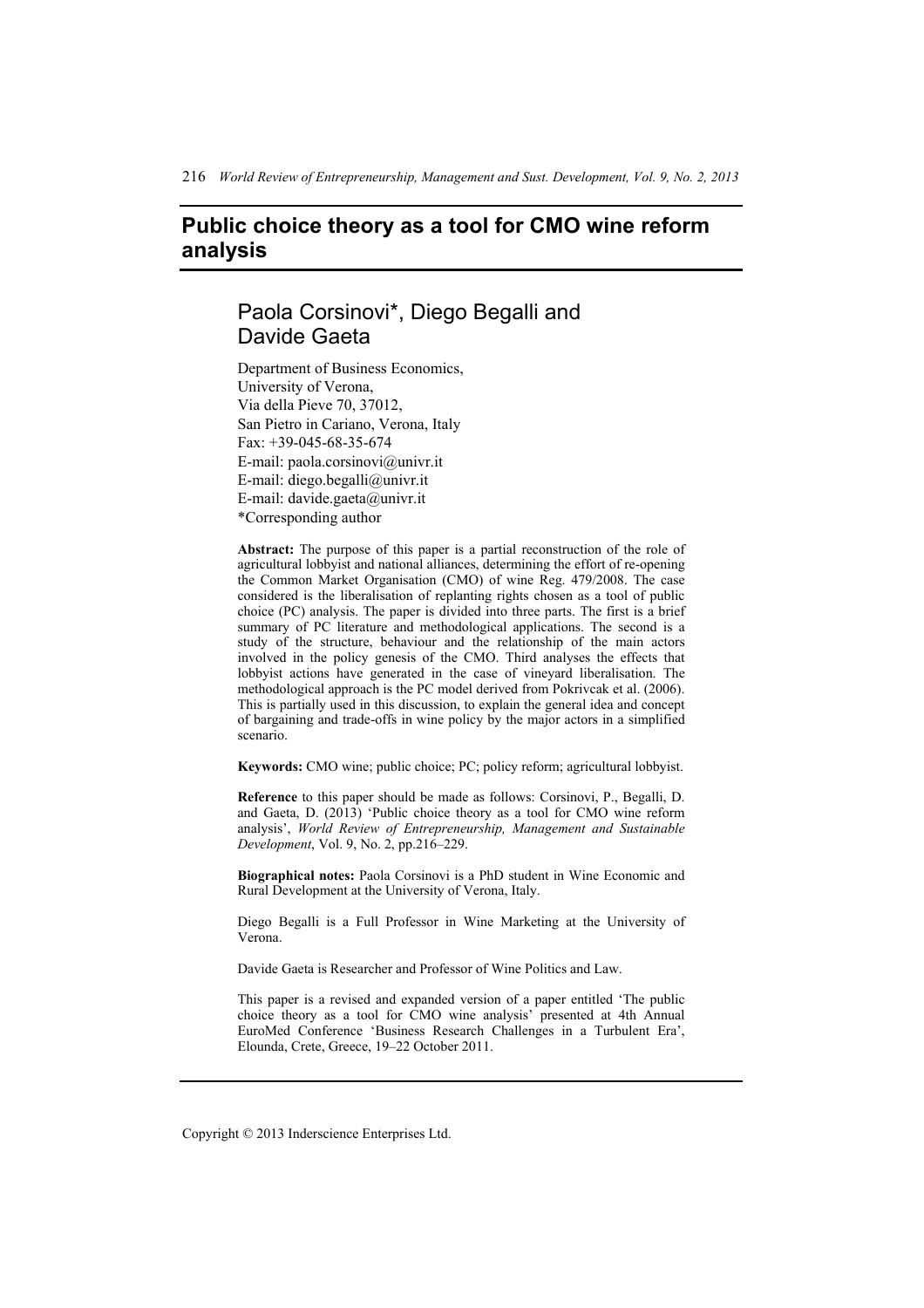#### **1 Introduction**

In public policy making process, political and economic forces are at play in resolving the strategic interactions among the various interests. Public choice (PC) is one of the most important approaches used to draw attention to the processes of interaction between politicians and the agricultural associations. The aim of the paper is to analyse the role of agricultural lobbyist and the national alliances, to determine the possible reasons behind the failure of the objective to re-open one of the strongest items of the wine reform: the liberalisation of replanting rights. The background of 'casus belli' is necessary to understand the genesis of the problem. During the discussions about the CMO wine reform, the EU Commission (EUC) has argued, ones a long period, to obtain the liberalisation of vineyards surface through the abolition of replanting rights. The reasons which led to defend this thesis were two fold. Firstly, the EUC proposed a financial measure of vineyards grubbing up in marginal areas to reduce surplus production. Secondly, through the vineyard liberalisation from December 31st, 2015 [2018 if the member states (MS) decides to extend it], the EU could be aligned to the extra EU MS without rules and a limitation in 'quota' production. The debate was very animated, but the EUC was the real winner of the CMO wine bargaining: despite the reduction of the vineyards grubbing up surface, it leaves the decision to plant new vineyards to the producers, and closed a period of blocking for the new wine land, which lasted over 20 years. After one year of CMO application, some agricultural pressure groups lobbied to EU wine MS producing such as France, Spain and Italy and the European Parliament (EUP), to re-opening the wine regulation and in particular, Article No. 92 of vineyard replanting rights<sup>1</sup>.

As will be explained in the present paper, in the absence of a consensus, qualified majority voting is the Council's key process of decision-making for re-opening and modifying a dossier<sup>2</sup>. Despite the lobbying activity, the necessary votes for re opening the dossier, have not yet been obtained, probably due to the closure and strenuous defence of the EUC. Why did the vote fail? Have the agricultural lobbies lost a battle or the war?

#### **2 A brief review of public choice literature**

PC can be defined as the economic study of non-market decision-making, or, simply the application of economics to political science. The school of PC, identifies as pressure groups or lobbies, stakeholders involved in the political process with the aim to explain the role played by decision makers to guide the action. Sometimes it is called the 'economic theory of politics' or '(new) political economy', through the studies of political processes and the interaction between the economy and the policy by using the tools of neoclassical analysis. The core in these studies can be summarised in three definitions:

- 1 methodological individualism
- 2 rational choice
- 3 political trade-offs favours and benefits.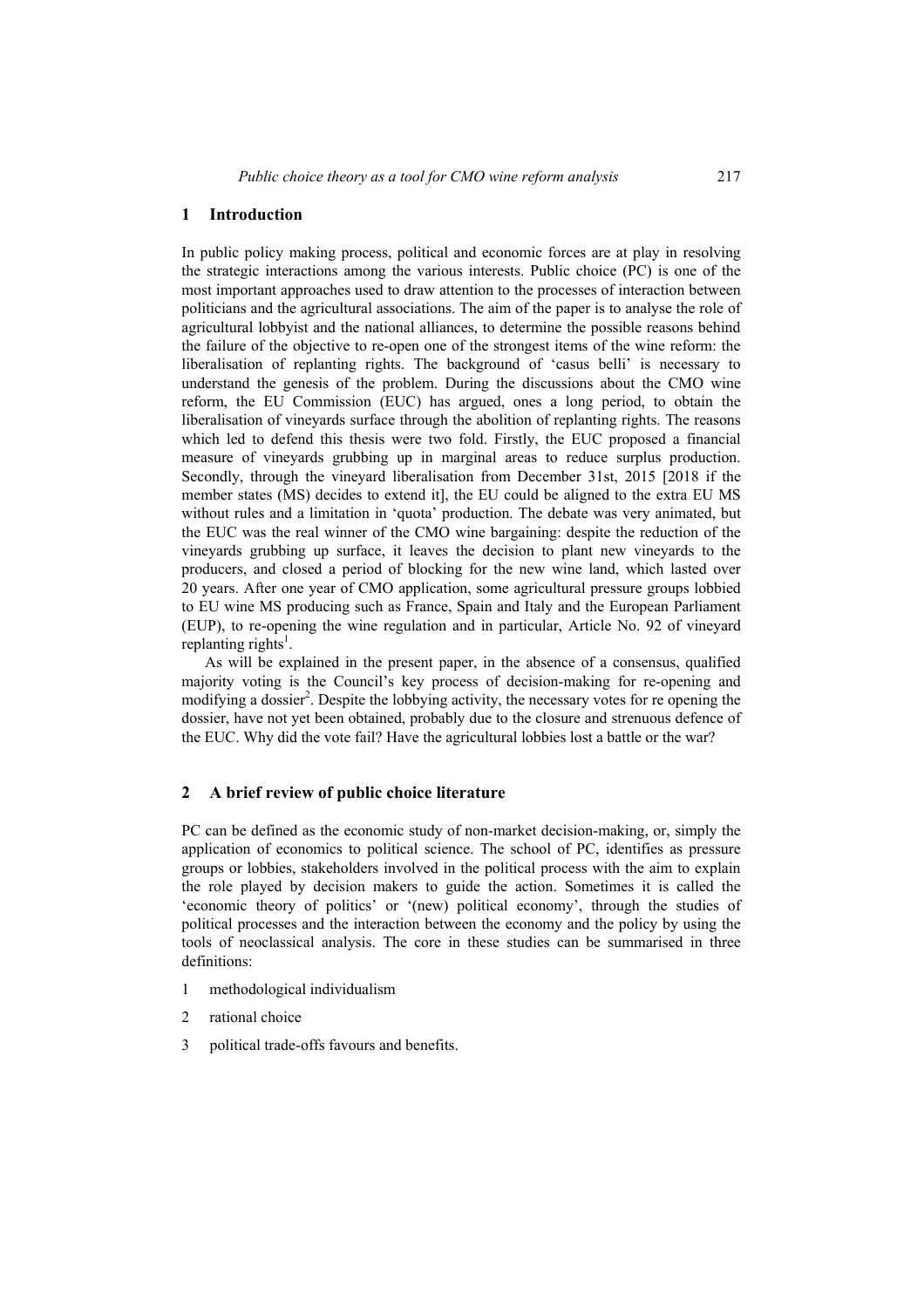As Buchanan and Tullock (1962) artfully defined it, PC is 'politics without romance', "in the conventional 'public interest' view, public officials are portrayed as Public choice theory as a tool for CMO wine reform analysis 3 benevolent 'public servants' who faithfully carry out the 'will of the people'. In tending to the public's business, voters, politicians, and policy makers are supposed somehow to rise above their own private interests concerns."

The theory has two principal variants: the 'Chicago School', which considers the allocation of policy goods through a political market as relatively benign; which concern about how competition over government largess undermines social welfare through deadweight costs and inefficiencies. Stigler (1971), Peltzman (1976), and Becker (1983) focuses on the impact of regulation and government on the allocation of resources. The vote-maximising regulator is constrained to make trade-offs among a variety of interests so that politically determined prices are always the result of trade-offs or compromises at the margin. The other branch of the interest group theory has been defined by 'Virginia Political Economy School'. Scholars in this tradition have focused on the impact of institutions on the wealth transfer process. Landes and Posner (1975) introduced the independent judiciary as an enforcer of long-term contracts between the legislators and interest groups. Tollison (1988, 1991) showed the impact of legislative institutions on the costs and benefits of lobbying. The size of the pressure group is the base of Olson's (1965) theory: "the smaller groups are more likely to provide themselves with a collective good simply because of the attraction of the collective good to the individual member". In 1999, Rausser argued that the political power of the organised interest group derivers from its capacity to affect the well being of policy makers. The analysis induces a political governance structure whose maximisation, with respect to the policy instrument, given the prevailing economic structure, leads to a political-economic equilibrium (Rausser et al. 2010).

Although the PC method borrows from economics, its main purposes have been focused on the analysis of a variety of political contexts, trade protection (Goulder and Eichengreen, 1989), public good provision (Olson, 1965; Downs 1957), and economic sanctions (Kaempfer and Lowenberg, 1992). In the agricultural policy's field, PC approaches, have been further developed to cover a wide range of quantitative political economic models based on partial economic equilibrium (Henning, 2007; Magee et al., 1989; Tyres and Andreson, 1992). This includes extensions of the economists Buchanan and Tullock (1962). The authors note that farm support is often given through inefficient market manipulation, as opposed to more efficient cash subsidies, in order to conceal the real scope of the super-normal returns to farming interests through the political process. Gardner (1987) explain the intervention in USA commodity markets in aid to farmers variables associated with the cost to producers of generating political pressure and the social cost of redistribution. The Grossman and Helpman (1994, 1995) model is applied in the field of the political economy of food trade policies and electoral competition. They study how special interest groups influence political outcome to benefit their members. Henning (2008) provides a simple legislative bargaining model that analyses the role enlargement plays in common agriculture policies (CAP) reforms (Anderson, 1995). In particular the author demonstrates that owing to the specific nature of the logic of policy formulation in the CAP system, enlargement in fact has diverse effects. The wide spread literature in agricultural economics tackles the specific roles of agenda setting power and financial solidarity in CAP legislative decision making. Coleman and Tangermann (1999) view the EUC as an independent body which plays a role as an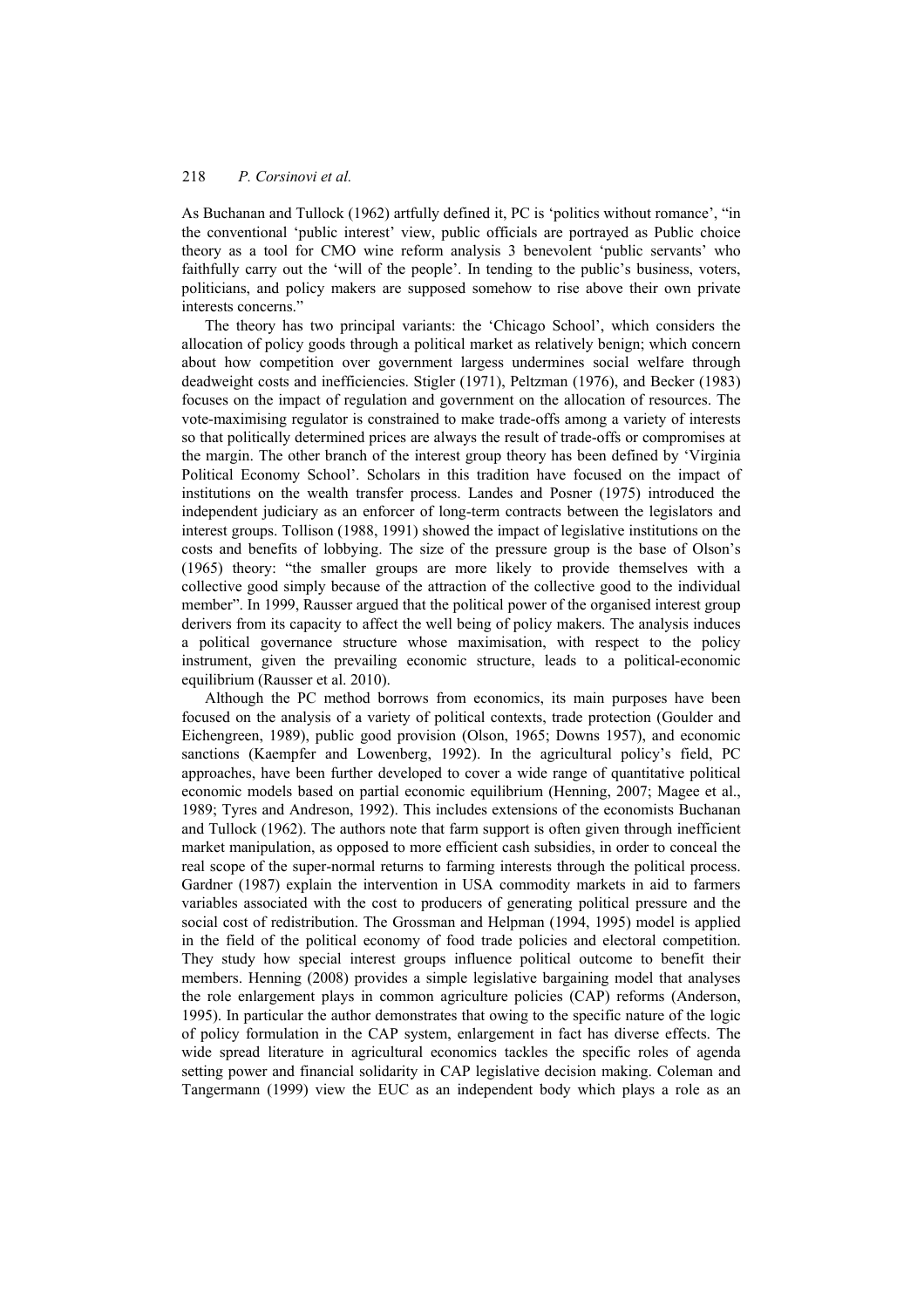entrepreneurial leader, and which pursues its own preferences. On the other hand, Moravcsik (1994) argues that the commission just decreases transaction costs of inter-country bargaining. Modelling this multi-stage and multi-agent decision-making process is complicated and, therefore, relatively little formal analysis is devoted to the CAP in the political economy literature (Crombez and Swinnen, 2002). A good overview of this study is provided by de Gorter et al. (2002). Among the many studies cited above, Pokrivcak et al. (2006, 2008), Crombez (2008) and Swinnen (2008, 2010, 2010b) provide an interesting formal analysis of CAP decision making, which also highlights the agenda setting power of EUC and the role this plays. The model is used to evaluate under which conditions CAP reform occurs and how they influence the EUC in the CAP reform.

#### **3 Political framework: CMO wine reform genesis**

The Common Market Organisation (CMO) of wine is the legal and regulatory basis of European wine market covering vineyards to wine production. For the breadth of its scope, CMO wine is one of the most articulate laws of the CAP and this is due to the complexity and heterogeneity of actors involved more than real market and economical needs. The CMO has gradually been established under the CAP since 1962. The most important regulations being adopted in 1987 (Reg. 822/1987) and then in 1999 (Reg. 1493/99) (Crombez et al., 2006; Olper, 1998). After less than ten years, the EUC had the opinion that a fundamental reform of the wine CMO was necessary and the new reform entered into force on 1st August 2009 (Reg. 479/2008). But why the *Reform of the Reform*? This question is not paradoxical: the wine sector in the global contest of the CAP, has been partially treated in a different way. Regardless of the market considerations, there are many political reasons that allow to positively answer the above question and understand why and how it was modified and accelerated the reform process, compared to the guidelines of the programme that had characterised the beginning of the debate. CMO is a market regulation with market and policies objectives. The aim of new reform was income stabilisation by influencing market equilibrium through market intervention measures, on the one hand, and regulation and support for the development of a competitive European wine sector on the other. For many decades now, the European wine market has suffered recurring overproduction problems, although the scale of the imbalance has risen and fallen over time. However, the action to rebalance of the market was a dominant concern at the dawn of the revision of Reg. 1493/99. In particular, the EUC has repeatedly expressed the need for drastic action on the surplus of the system called 'structural'. The problem of overproduction has been addressed by means of a policy of limiting production potential, with a 'quota' on new plantations and an incentive for the permanent abandonment of production through a grubbing-up premium. The EUC suggested an intervention based on grubbing up of marginal surfaces were growers who wish to leave the sector will be offered a voluntary grubbing-up premium. At the same time, EU wine consumption has decreased significantly and steadily in recent decades. Wine consumption in Europe has shown a significant and continuous decline in the last decades, falling by an average of 750,000 hl per year, or 15 million hl in the last 20 years, although in the most recent years the  $\alpha$  decline in consumption has been less pronounced<sup>3</sup>. Together with over production and wine decrease, one of the greatest fears for the EUC, was the 'attack' of new wine players on EU market. Since 1996, the volume of wine imports into the EU-25 has been growing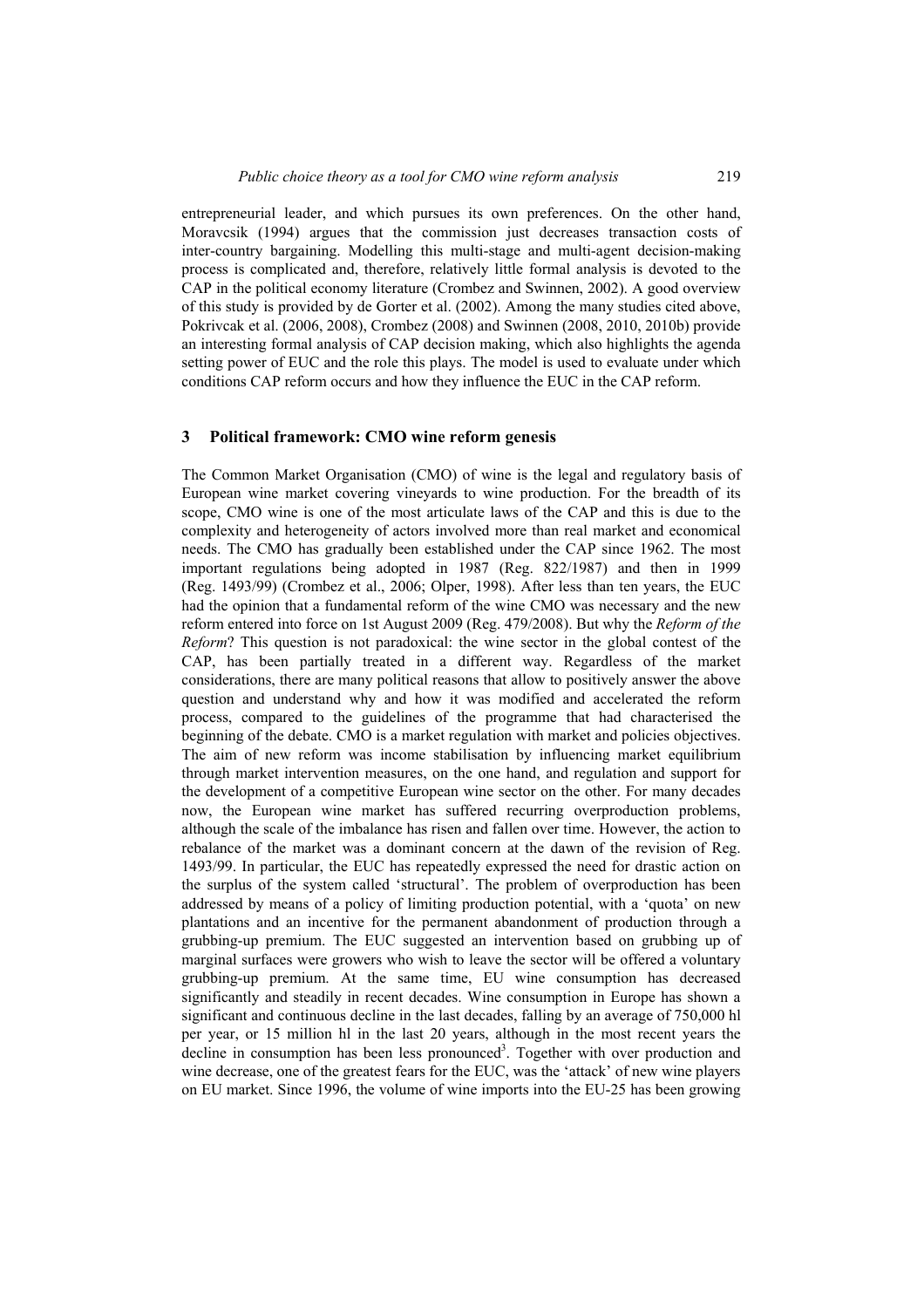at a rate of 10% a year, reaching almost 11.8 million hl in 2005. So-called 'new world' wines have gained considerable market share from EU wines<sup>4</sup>. The great and true expectation, from the wine political and farmer's actors, was based on the budget that the new OCM would have generated: this was to be the main turning point, also for giving the right signal to the role that the wine sector has acquired in recent years. In front of this objective it can be said that the new CMO has partially failed<sup>5</sup> (Gaeta and Corsinovi, 2009; Gaeta, 2009). Nevertheless the CMO wine Reform was approved and has been included in the CAP unique<sup>6</sup>.

#### **4 The main actors involved in wine reform process**

The key to understanding the lobbying activities of business interests in wine EU lobbying is to conceive the relationship between these private and public actors as an exchange relationship between two groups of interdependent organisations (Bouwen, 2004). According to these theories, Figure 1 show the multiple and complex interests involved influencing the outcome of the political process and role of EUC. The single interests are represented by policy makers, MS and pressure groups. The EUC is a central venue for lobbying activities of interest groups because of its central role in the EU legislative process (Greenwood, 2003). As agenda-setter, the commission has the formal right to initiate legislation and is thus responsible for the drafting of legislative proposals (Bouwen and McCown, 2007). The European Parliament (EP) is increasingly attractive to interest groups as a result of its increased legislative power. The EP has the competence to amend the commission's proposals. All legislative proposals and other documents must be considered in the committees, so EP is the right venue for lobbyists seeking to influence the legislation (Greenwood, 2003). The council of minister, is the most intergovernmental institution in EU legislative procedure. The influence of national interests prevails in the council, and it is therefore crucial for the MS to identify their national interests.





*Source:* Our reconstruction on Bouwen' (2004) model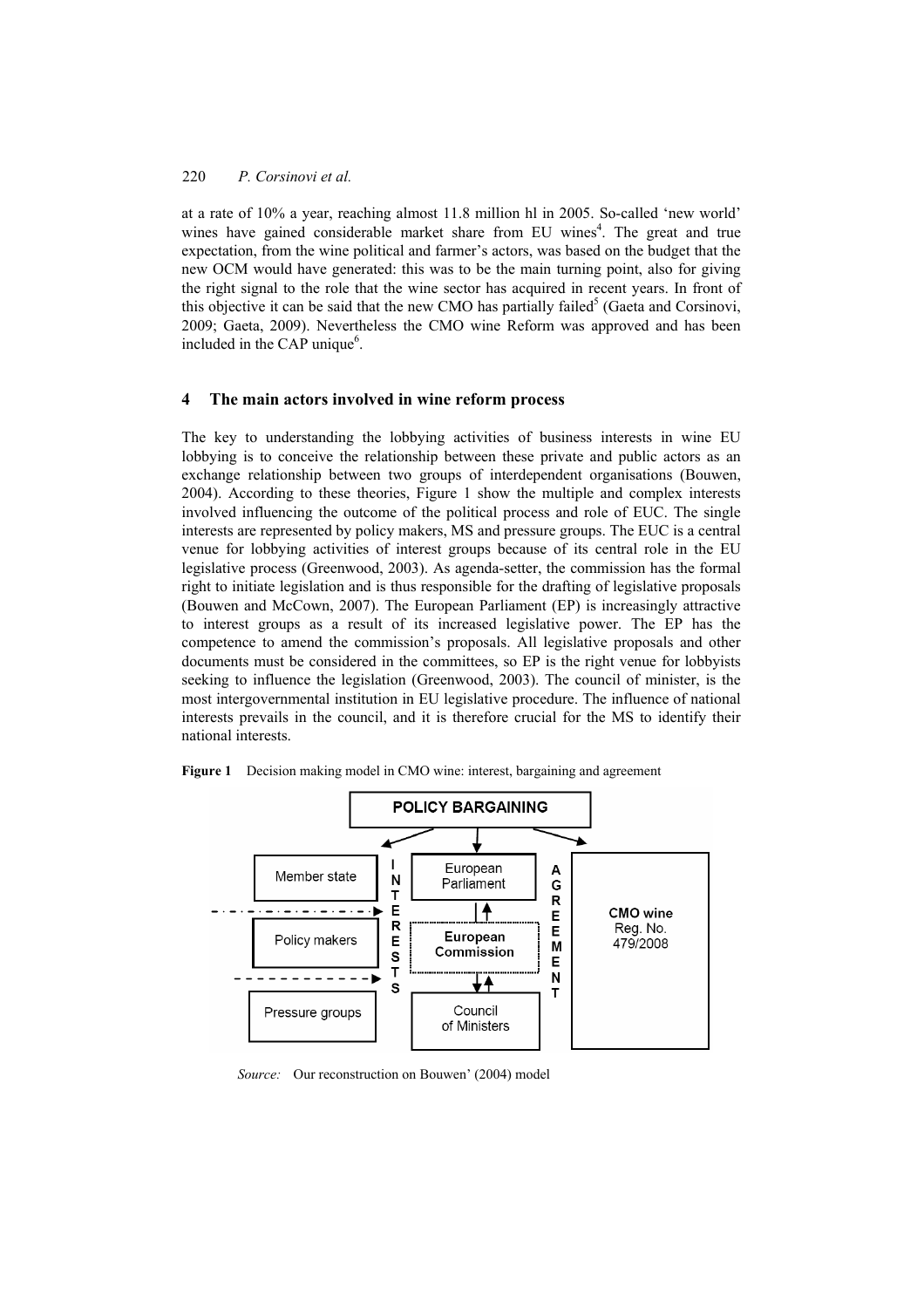The, so called, 'third role' of the EUC represents a central theme in the PC game theory. This should have a different function in respect to that of the other policy actors. How to divide the European interests, maximising the collective welfare and optimising interests and objectives, of the MS? In the context of the EU decision making process, private and public actors become interdependent because they need resource and private favours (in the welfare of collective) from each other. The results are 'trade-off' between pressure groups and decision makers.

Among the European pressure groups considered the main position and lobbying action of two wine and agriculture farm organisations: EFOW and COPA-COGECA. The EFOW is the voice of European wine origin. It is a Brussels-based organisation representing wines with an Appellation of Origin or Geographical Indication from the EU. In 2003, the French Organisation (CNAOC) and the Italian Association of Geographical Indication wine (FEDERDOC) decided to work jointly on promoting their views towards EU decision-maker. Today EFOW also represents, the Conferencia Española Vitivinícolas (CECRV), Port and Douro Wines Institute (IVDP) and The National Council of Wine (HNT) Hungary.

COPA is a Committee of Professional Agricultural Organisations and represents the most 'viticoltural soul', expressed at Community level. COPA has been recognised by the EU authorities such as the organisation that is expressed on behalf of the European agricultural sector as a whole. COGECA is the General Confederation of Agricultural Cooperatives in the EU. It represents the interests of some agricultural cooperatives. Following the recent enlargements of the EU, COPA and COGECA are committed together to strengthen their position as major agricultural organisations of the European representation.

Among the Italian pressure groups, are considered the main position two of the most important agriculture unions: Confagricoltura and Coldiretti. The first has traditionally outlined the interests of capitalist enterprises and those of medium to large size, while Coldiretti is the first agricultural union for number of associates and represented the interests of small vineyards property.

# **5 The case of liberalisation of replanting rights**

Planting rights are an instrument of market regulation in France since 1953, adopted across all Europe from 1970 with the first OCM. From 1987 the system of planting regulations has been kept unchanged until 2008, when the CMO reform decided to abolish these rights.

The planting rights are an important benchmark (like litres of milk in milk quotas, like acres of vineyards in the case of wine) for each wine company as well as a sort of 'productive licence' if the planting rights are directly linked to a denomination of origin (DO). This system in the mind of the legislator enables growers to follow the market evolution and, at the same time, it avoids the production excesses in euphoria times, as a supply regulator. Replanting rights granted shall correspond to the equivalent of the grubbed-up area in terms of pure crop. The sale of the right represents a real sale of intangible assets of the farm. Like all goods the planting right or 'production quota', is part of the landed property and it assumes a value that constitutes part of the corporate assets.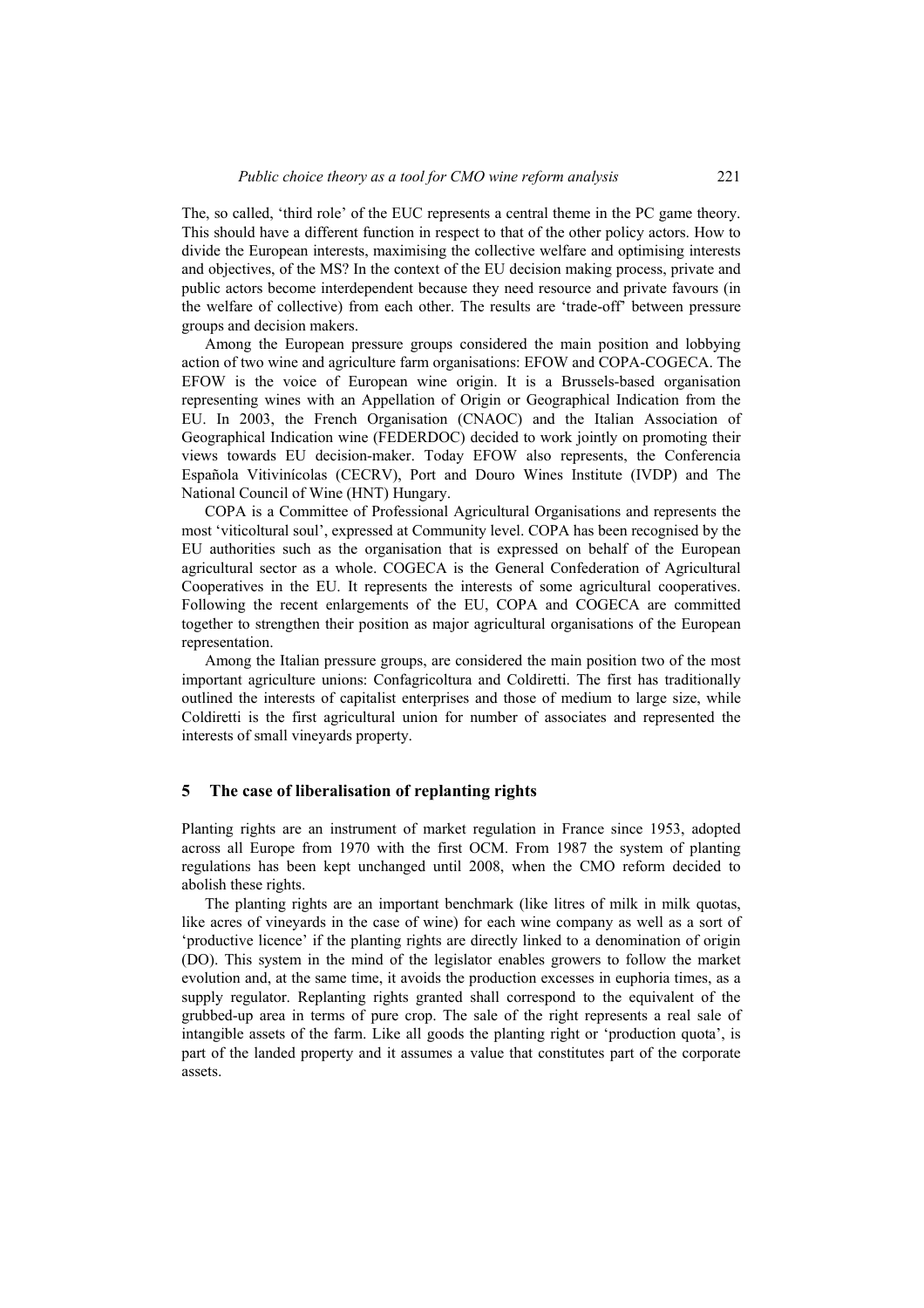The EUC has justified the decision to abolish these planting rights mainly with economic arguments; for a lack of competitiveness of the European wines caused by complex and too restrictive measures. The liberalisation should serve to remove these obstacles, enhance competitiveness, while safeguarding the reputation and image of wine products in the world. The MS which produce wine were divided on the issue and defended different priorities. Only EFOW, COPA-COGECA and a few production MS (France, Italy, Germany) were opposed to it.

COPA-COGECA were concerned about the impact on the EU wine sector if planting rights were abolished liberalisation of planting rights would cause major changes to Europe's wine-growing areas. It would imply moving from a system where the producer or their cooperative makes the wine to a more intensive industrialised model. It would also create huge market imbalances, and result in excess production. Through planting rights, European farmers have been able to add value to their produce and to keep it within the farming sector<sup>7</sup>.

**Table 1** Vineyards liberalisation: wine actors' position

| EU commission proposal                              | Pressure group                                     | Political agreement – December, 2007 |
|-----------------------------------------------------|----------------------------------------------------|--------------------------------------|
| Liberalisation of replanting<br>right – from $2013$ | The EFOW, COPA<br>CGECA are opposed                | 334 votes favourable                 |
|                                                     |                                                    | 331 votes against                    |
|                                                     |                                                    | 16 abstentions                       |
|                                                     |                                                    | 334 favourable                       |
| Even for DO and IGT wine                            | Italy, France, Spanish,<br>$Germany - are opposed$ | Abolition of replanting right        |
|                                                     |                                                    | The end of 2015 in Europe            |
|                                                     | Which future for DO?                               | The end of 2018 in Italy             |

*Source:* Our elaboration from EU Commission and pressure groups report

Most of the EP members stated that they were in favour of maintaining planting rights. The main concerns of mainly pressure group are summarised in Table 1. It shows a synthesis of the positions and the results that were obtained, in particular:

- the extension of the wine-growing areas, for the most successful ones, with vineyards outside of the traditional area and with consequently poor performance
- contamination of traditional production areas limited by DO, with wines from the border areas
- the consequent loss of quality and/or reputation of established products due to increased production of uncontrolled borders, perhaps obtained even with the same varieties of the DO
- the extension of the wine-growing areas may in fact create vine-growing in the plains, with poor viticulture character, for the production of varietal wines or indication geographical typical (IGT), taking advantage of the high yields of these vineyards.

The proposal to eliminate planting rights was approved in 2008 during the reform of the wine growing provisions. The EUC published in October 2011 its legislative proposal on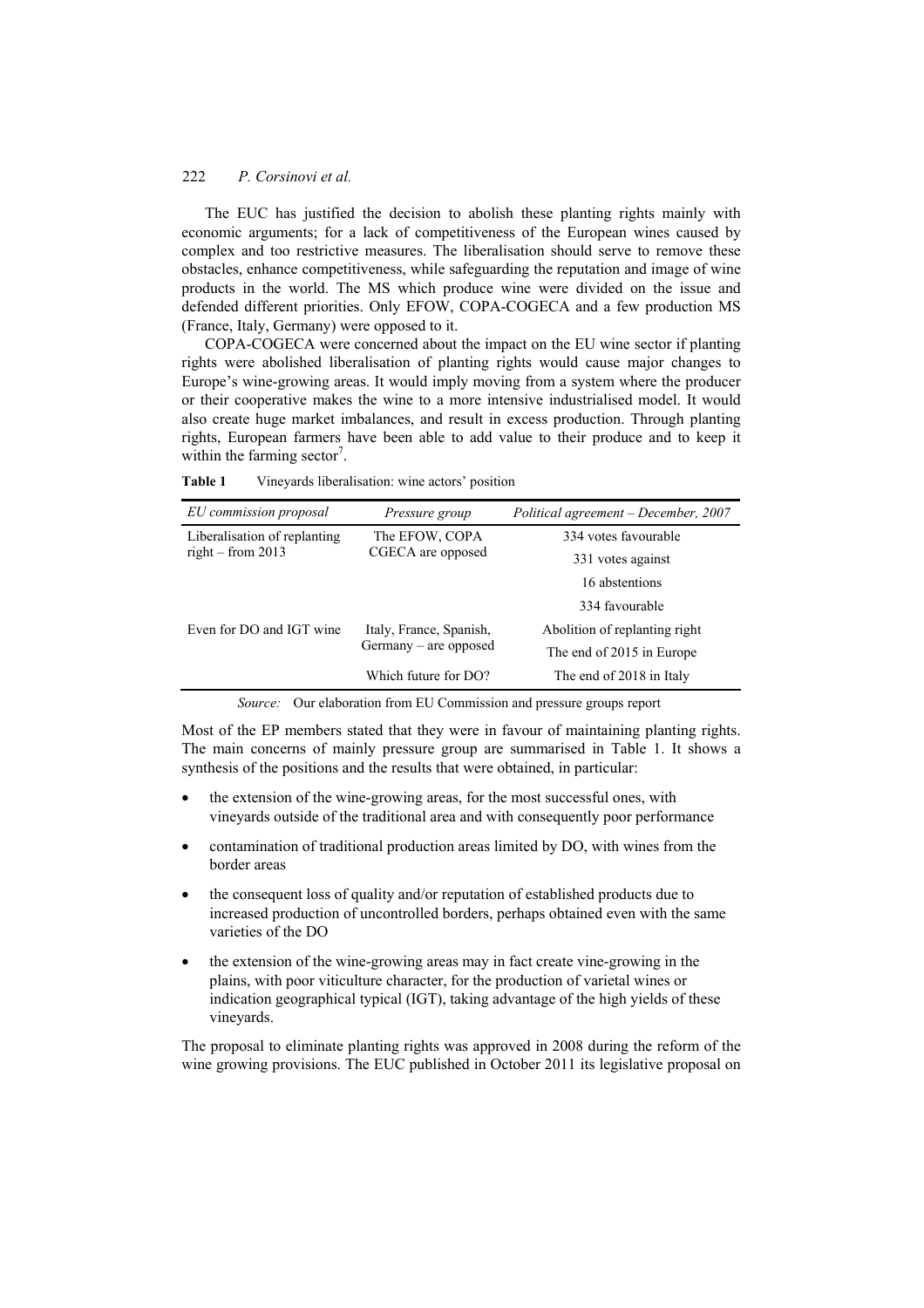the reform of the CAP post-2014. The text includes the disappearance of the planting rights regime for viticulture as from January 1st 2016. The commission remains silent despite the strong position taken by 12 MS and the EP against the liberalisation of the system. Thus, if the text is not amended by the parliament and the council (co-decision procedure) on the occasion of the reform of the CAP, the liberalisation of planting rights will apply from January 1st 2016. The EU Consilium, must decide against the measure of liberalisation in favour of resetting of replanting, but would it require the qualified majority and no blocking minority.

# **6 The lobbying action in vineyards liberalisation: a model to interpret the results obtained**

Referring to the PC theory and cooperative game model's, our paper tries to explain how some organisations, even though they account for a restricted basic trade union and in some cases expression of a group of farmer oligopolistic firms, are not sufficiently able to influence CMO wine reform to the re-opening planting rights dossier.

The optimistic view that has characterised the liberalisation proposal from the EU, have come up against, a sector wrapped in a deep crisis: a reduction in grape prices; grapes not harvested; thousands of hectolitres of wine stored in cellars and the request from many regions to apply a measure of crisis distillation.

Considering our case of an amended proposal and a re-opening the dossier about vineyards liberalisation: each MS could vote in favour of the proposal mainly promoted by the EFOW and the wine EU MS.

The Pokrivcak et al. (2006) (PCS-model's), propose a decision making system on the CAP that includes two phase. The first one determining the national preferences on the agriculture policy for each EU MS (net beneficiary of the CAP and net contributor to the  $CAP)^8$ ; the second one the decision making processes that are model presented. The authors show how these results change under institutional assumptions such as voting procedures (majority rules), and how they are affected by changes in the external environment (Swinnen and Olper, 2008).

In the present paper, we discussed and applied only the partial model of CAP decision making as a set of voting rounds to determine the qualified majoring voting or 'equilibrium intervention price' within the council of minister as PCS-model's describing.

The main reason is that the decision-making process is an institutionally complex procedure, in which the member state governments, the EUC, and the Council of Agricultural Ministers all play an important role. While the council of ministers ultimately takes the decisions, the EUC has the sole right of proposal. The council of ministers cannot formally consider any proposal that has not come from the commission. If the qualified majority in the council does not approve the proposal, the commission drafts a new proposal until a final compromise is reached. Each MS can propose an amendment to the commission proposal. In practice, the commission considers political acceptability of its proposal by the council and may be 'obliged' to adjust its proposals in accordance with the council's line of thinking (Fearne, 1991).

The PCS-model' assumes that: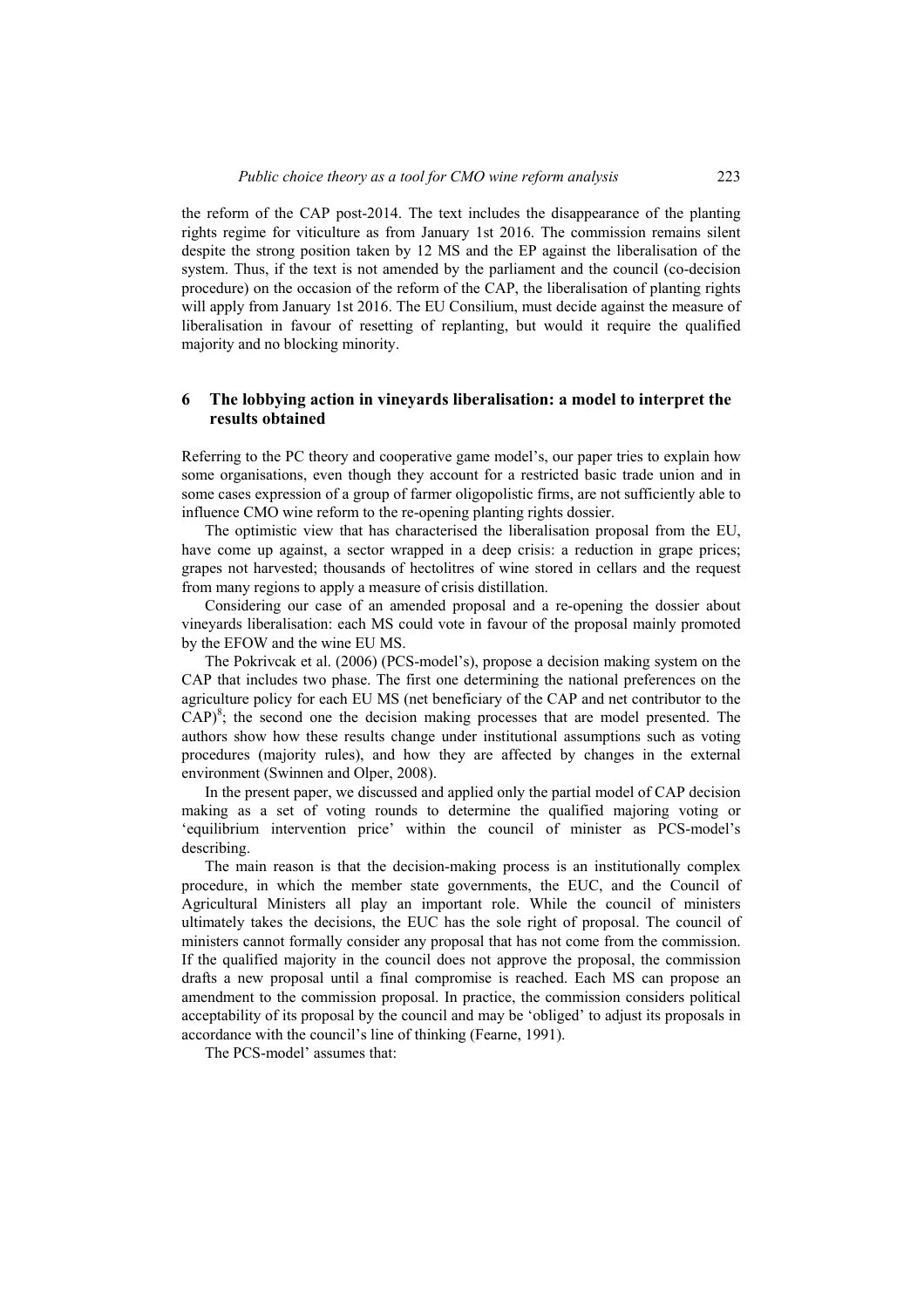- $P_{EU}^0$  the 'status quo of subsidy' as the existing common intervention price in EU.
- $P_{EU}^N$  the 'commission proposal of subsidy' as commission proposal a common intervention price for the next year. Commission proposal  $P_{\text{EII}}^N$  can be same as last year's or not to  $P_{EU}^0$ .
- $P_j^{\#}$  the politically optimal per unit subsidy for a country.
- j part of EU, i.e., member state.
- $v_i$  the voting decision by the minister of country j.
- Γ the minimum number of votes needed to approve the proposal.

The council of minister votes. Their votes, will be in favour of the proposal if the proposed price  $P_{\text{EU}}^N$  is nearer to his government's optimum than the current subsidy  $P_{\rm EU}^{\quad 0}.$ 

The first equation represent the case were the  $v_i = 1$  and we assume that voting decision by the ministers of each EU state is positive (favourable) – the difference between a subsidy proposed  $P_{EU}^N$  and  $P_i^{\#}$  politically optimal per unit subsidy for a country is less than or equal to the different between  $P_{EU}^0$  and  $P_j^{\#}$ 

$$
v_j = 1 \text{ iff } \left| P_{EU}^N - P_j^{\#} \right| \le \left| P_{EU}^0 - P_j^{\#} \right| \tag{1}
$$

The second equation represent the case were the  $v_i = 0$  and we assume that the voting decision by the ministers of each EU state is negative (un-favourable) – the difference between a subsidy proposed  $P_{EU}^N$  and  $P_i^{\#}$  politically optimal per unit subsidy for a country is greater than the different between  $P_{EU}^0$  and  $P_j^{\#}$ 

$$
v_j = 0 \text{ iff } |P_{EU}^N - P_j^{\#}| > |P_{EU}^0 - P_j^{\#}| \tag{2}
$$

The proposal is accepted if the sum of  $n_j^v$  is the number of votes of country j should and is than or equal to  $\Gamma$ , the minimum number of votes needed to approve the proposal.

$$
\sum_{j} n_{j}^{v} * v_{j} \ge \Gamma
$$
 (3)

The equation (3) represented an 'equilibrium intervention price', that will depend on the decision making rules which determine the amount of votes needed and on the distribution of votes  $n_j^v$ .

As stated considering our case, the liberalisation of replanting votes.

The commission has the right to amend or withdraw its proposal as a long as council has not taken a decision and it has the right to change its proposal during the legislative process.

Table 2 shows the distribution of votes for each MS opposed to vineyards liberalisation and favourable to re-opening of dossier. The sum of the votes obtained by 12 MS is not sufficient to reach a qualified majority vote.<sup>9</sup>

This provision enables a group of MS to demonstrate their opposition to a text even if the group is not large enough in number to constitute a blocking majority<sup>10</sup>. In fact, another 2 MS, 66 votes, and 1% of the population are needed.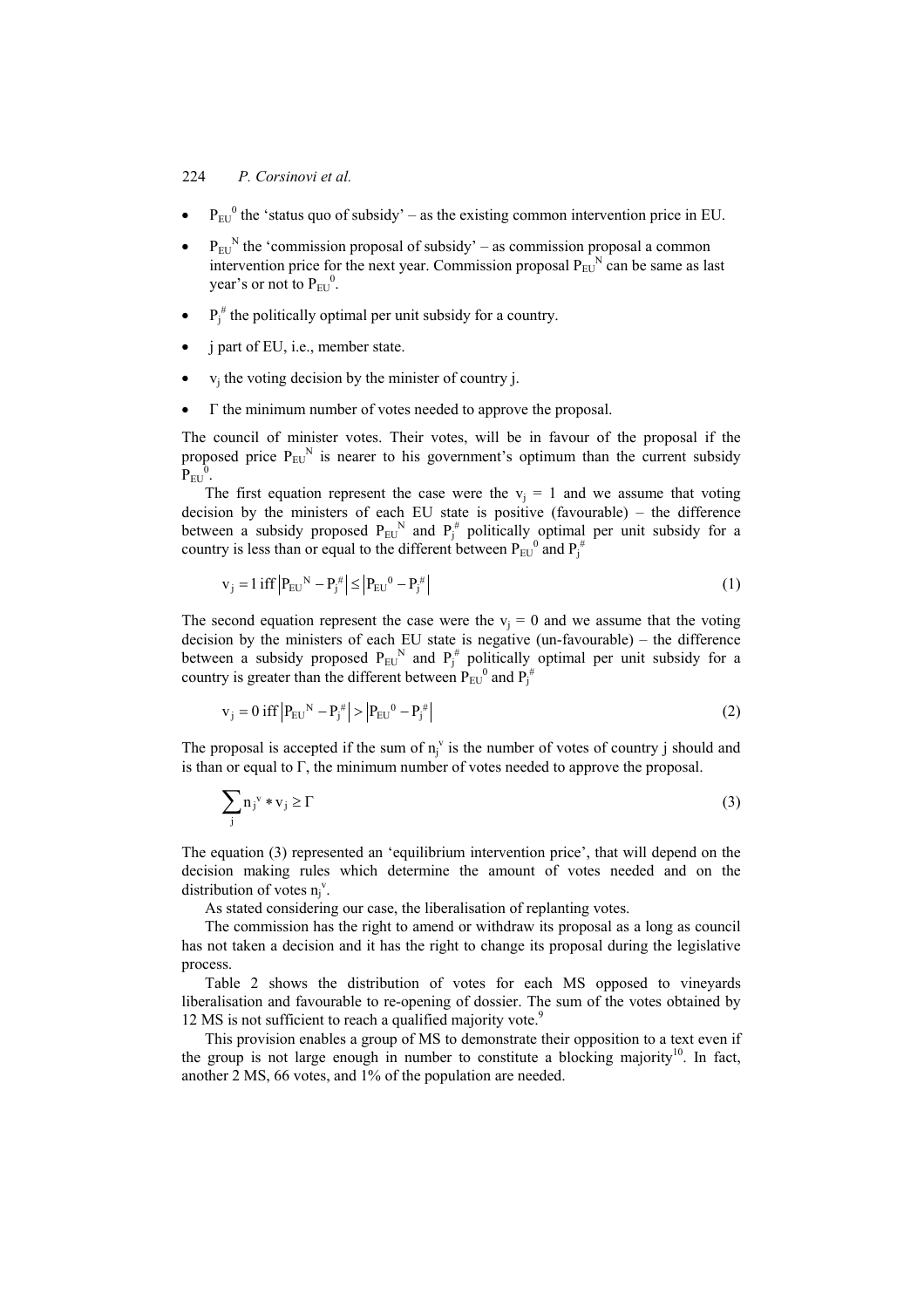| Member states        | <b>V</b> otes  | % of population |
|----------------------|----------------|-----------------|
| Germany              | 29             | 16.5            |
| France               | 29             | 12.9            |
| Italy                | 29             | 12.0            |
| Spanish              | 27             | 9.0             |
| Cyprus               | $\overline{4}$ | 0.2             |
| Romania              | 14             | 4.3             |
| Portugal             | 12             | 2.1             |
| Hungary              | 12             | 2.0             |
| Luxembourg           | $\overline{4}$ | 0.1             |
| Austria              | 10             | 1.7             |
| Czech Republic       | 12             | 2.1             |
| Republic of Slovakia | 7              | 1.1             |
| Total votes          | 189            | 64.0%           |
| Qualified majority   | 255            | 65.0%           |

**Table 2** Vineyards liberalisation: Member State in favour of reopening to dossier

*Source:* Our elaboration from EU Commission and EFOW reports

In PCS-model's (scenario 1), the subsidy purposed for the UE member in the new legislation ( $P_{EU}^{N}$ ) must be higher than the past one ( $P_{EU}^{0}$ ) or that  $P_{EU}^{N} - P_{I}^{*} \le P_{EU}^{0} - P_{I}^{*}$ .

Not having clearly defined a subsidy policy for the liberalisation scheme, penalised the re-opening of the dossier for each member country  $(P_i^{\#})$ . In fact, this was defended only for the production MS but not for the other countries (especially north Europe) which had no direct benefit the item  $(P_i^{\#})$ .

If the direct benefits are lower with the reopening of the liberalisation dossier, confirming the validity by of the PCS-model's, even with 'negative response' (3a) and without equibrium intervention price as represented in equation (3).

In our case [equation (3a)]:

$$
\sum_{i} n_{j}^{v} * v_{j} < \Gamma
$$
  
\n
$$
n_{j}^{v} = 189 < 255 \Gamma
$$
 (3a)

Compared to PCS-model's proposed, in this paper it has not been possible to quantify the level of subsidies for vineyard liberalisation.

The pressure of EFOW actor' was sufficient to obtain 12 countries voting for the reopening the dossier about vineyard liberalisation ( $n_j^{\nu}$  = 189, see Table 2).

#### **7 Conclusions**

The 'battle' on the surfaces of vineyards liberalisations sees two main lobby protagonists: farmers unions and EFOW.

The case is particularly interesting because it represents a perfect example of 'false order' in the political negotiations and a lack of cooperation. The obstruction that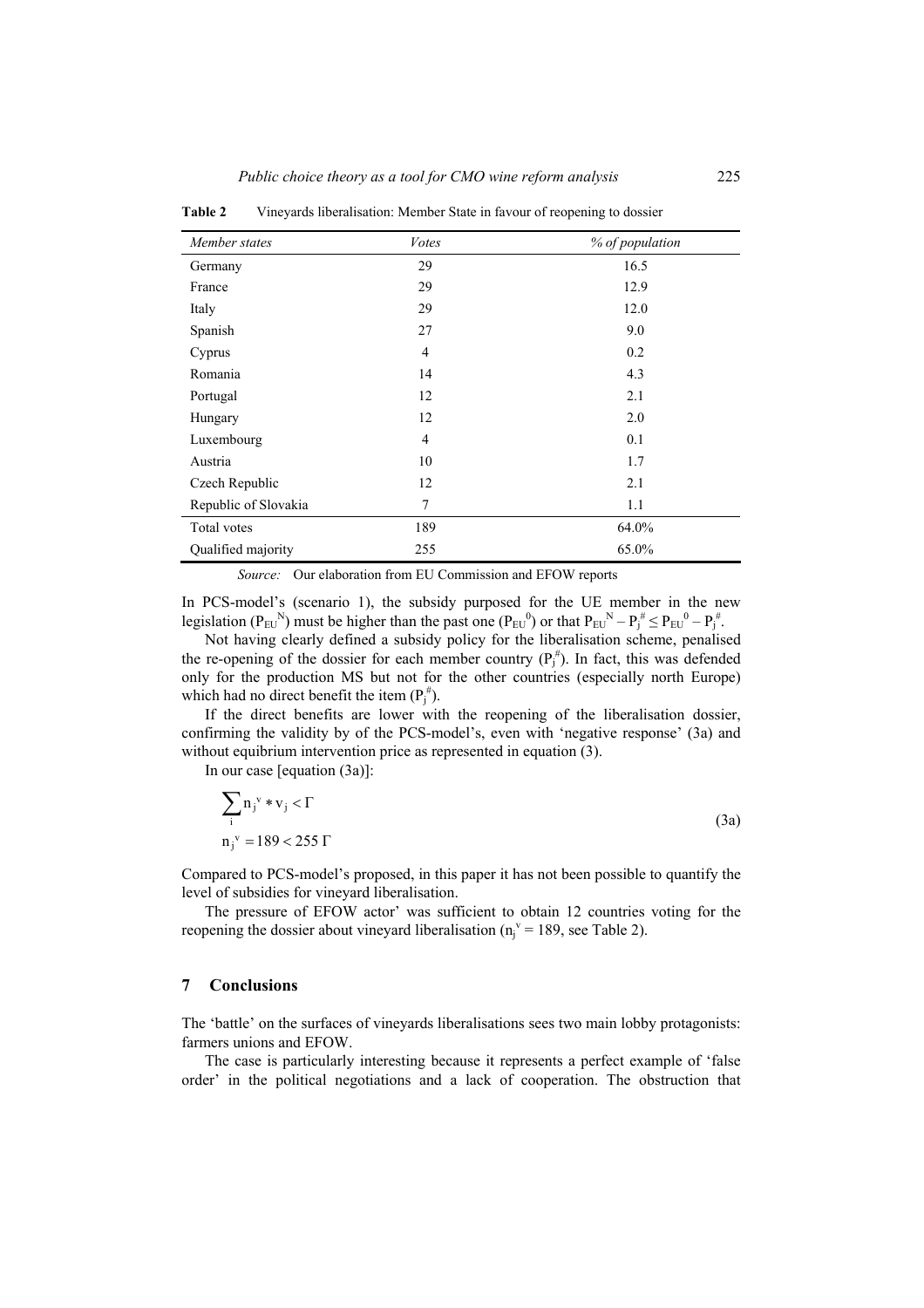COPA-COGECA have played against the DGAGRI proposal, was not intended to prevent the action on the proposal itself, but for the financial 'fiche' that it could be transferred to other measures more 'remunerative trade union'11. The low and restricted CMO wine budget made a trade-off necessary between trade unions and pressure groups.

On the one hand the 'agricultural pressure groups', which had to take home, as a result of his lobbying, the 'apparent' defence of productions. On the other hand the EFOW want to show its strength inside the European Parliament and between producers MS. The two lobbies didn't corporate. This situation confirmed that individuals will act collectively to provide private goods, but not to provide public goods. Often, the more concentrated the lobby becomes the more effective it is. As shown by Olson (1965) and the scenario has verified, the natural cooperation between a relatively large number of people or groups, is less probable than with a smaller group: mainly because when the group size increases, it becomes more difficult for social control actions, even informally, it is necessary to ensure the implementation of conditional cooperation strategies. Buchanan and Tullock's (1962) view is that each 'political outcome' emerges from a process, a mechanism of exchange, a compromise agreement between people, each has private inclinations about possible alternatives. When this private preference is satisfied, it is possible to explain collective action and a team player.

The behaviour of the commission and member state seem to respond to the theory of PC: politicians find themselves in front of a trade off in choosing a policy in the general interest of the community that would lose the support of the lobby or encourage the latter and unleash the electorate: they choose the policy that best maximises their objective function and generated the condition of win set between pressure groups and public decisions (Olson, 1965; Putman, 1988; Rausser and Freebairn, 1974; Rausser and Roland, 2009).

The reasons for this partial failure lobbyist action are probably partly attributable to the fragmented action that the agriculture and lobbying system has always expressed its inability to act with appropriate means of pressure, if not for individual corporate battles aimed more to justify the existence of different organisation, rather than worrying about the overall effects of the new economic policy and the future of CAP and wine sector post 2013.

#### **References**

Anderson, K. (1995) 'Lobbying incentives and the pattern of protection in rich and poor countries', *Economic Development and Cultural Change*, January, Vol. 43, No. 2, pp.401–423.

- Becker, G.S. (1983) 'A theory of competition among pressure groups for political influence', *Quarterly Journal of Economics*, Vol. 98, No. 3, pp.371–400.
- Bouwen, P. (2004) 'Exchanging access goods for access: a comparative study of business lobbying in the EU institutions', *European Journal of Political Research,* Vol. 43, No. 3, pp.337–369.
- Bouwen, P. and McCown, M. (2007) 'Lobbying versus litigation: political and legal strategies of interest representation in the European Union', *Journal of European Public Policy*, Vol. 14, No. 3, pp.422–430.
- Buchanan, J.M. and Tullock, G. (1962) *The Calculus of Consent*, University of Michigan Press, Ann Arbor.
- Coleman, W.D. and Tangermann, S. (1999) 'The 1992 reform, the Uruguay round and the commission: conceptualizing linked policy games', *Journal of Common Markets*, Vol. 37, No. 3, pp.385–405.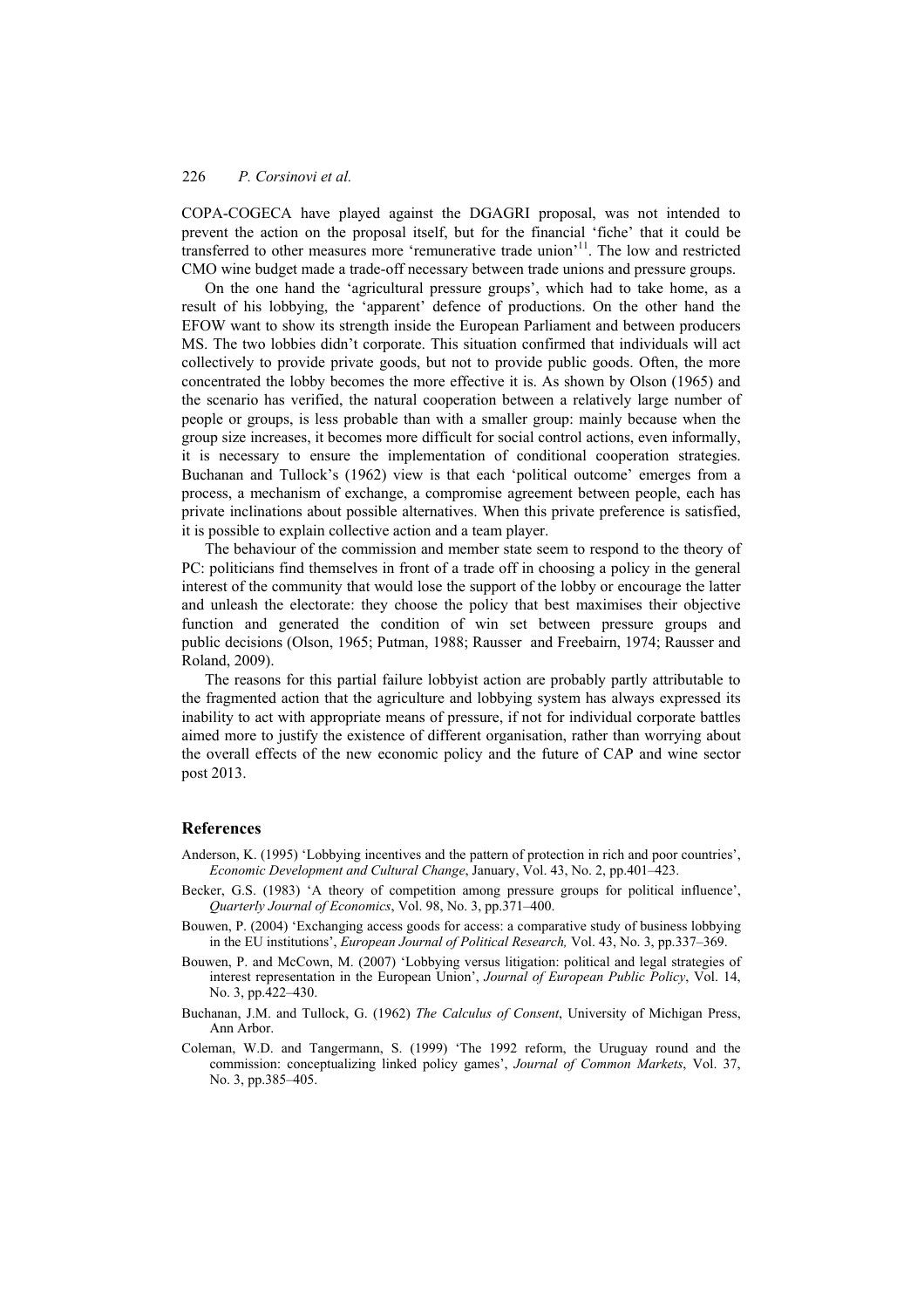- Crombez, C. (2008) 'Institutional reform and agricultural policy reform in the EU', in Swinnen, J.F.M. (Eds.): *The Perfect Storm, The Political Economy of the Fischler Reforms of the Common Agricultural Policy*, CEPS Publications, Brussels.
- Crombez, C.T. and Swinnen, J.F.M. (2002) 'Agenda setting, influence, and voting rules: the influence of the European commission and status quo bias in the common agricultural policy of the Eu. American Agricultural Economics Association', *2002 Annual Meeting*, 28–3 July, Long Beach.
- Crombez, C.T., Groseclose, T. and Krehbiel, K. (2006) 'Gatekeeping', *Journal of Politics*, Vol. 68, No. 2, pp.322–340.
- de Gorter, H., Pokrivcak, J. and Swinnen, J.F.M. (2002) 'Political economy of agricultural policies', in Rausser, G. and Gardner, B. (Eds.): *The Handbook of Agricultural Economics*, Vol. 2, Elsevier Science/North Holland, Amsterdam.
- Downs, A. (1957) 'An economic theory of political action in a democracy', *Journal of Political Economy*, Vol. 65, No. 2, pp.135–150.
- Fearne, A. (1991) 'The CAP decision-making process', in Ritson, C. and Harvey, D. (Eds.): *The Common Agricultural Policy and the World Economy*, pp.101–116, C.A.B International, Wallingford.
- Gaeta, D. (2009) 'Chapter 4: evolution of the reform processes of market changes, pressure groups and national alliances', in Pomarici, E. and Sardone, R. (Eds.): *L'OCM VINO. La Difficile Transazione verso Una Strategia di Comparto*, pp.49–69, INEA, Roma.
- Gaeta, D. and Corsinovi, P. (2009) 'Gli attori della riforma e le posizioni 'ex ante ex post'', in Pomarici, E. and Sardone, R. (Eds): *Evoluzione del Processo di Riforma tra Mutamenti del Mercato, Gruppi di Pressione e Alleanze Nazionali*, Chapter 4, Paragraph 4.4, pp.52–60, *L'OCM VINO. La Difficile Transazione verso Una Strategia di Comparto*, pp.49–69, INEA, Roma.
- Gardner, B. (1987) 'Causes of U.S. farm commodity programs', *Journal of Political Economy*, Vol. 95, No. 2, pp.290–310.
- Goulder, L. and Eichengreen, B. (1989) 'Trade liberalization in general equilibrium: intertemporal and inter-industry effects', May, Working Paper No. 2965, National Bureau of Economic Research (NBER), Cambridge.
- Greenwood, J. (Ed.) (2003) *The Challenge of Change in EU Business Association*, Palgrave Macmillan, Basingstoke.
- Grossman, G.M. and Helpman, E. (1994) 'Protection for sale', *American Economic Review*, Vol. 84, No. 4, pp.833–850.
- Grossman, G.M. and Helpman, E. (1995) 'Trade wars and trade talks', *The Journal of Political Economy*, Vol. 103, No. 4, pp.675–708.
- Henning, C.H.C.A. (2007) 'Legislative bargaining in the EU agricultural policy: derivation and application of a modified Baron-Ferejohn model', University of Kiel, mimeo.
- Henning, C.H.C.A. (2008) 'EU enlargement: driver of or obstacle to future CAP reformers?', in Swinnen, J.F.M. (Ed.): *The Perfect Storm, The Political Economy of the Fischler Reforms of the Common Agricultural Policy*, CEPS publications, Brussels.
- Kaempfer, W.H. and Lowenberg, A.D. (1992) *International Economic Sanctions: A Public Choice Perspective*, Westview Press, Boulder, CO.
- Landes, W.M. and Posner, R.A. (1975) 'The independent judiciary in an interest group perspective', *Journal of Law and Economics*, December, Vol. 18, pp.875–901.
- Magee, S.P., Brook, W.A. and Young, L. (1989) *Black Hole Tariffs and Endogenous Policy Theory: Political Economy in General Equilibrium*, University Press, Cambridge.
- Moravcsik, A. (1994) 'Preferences and power in the European community: a liberal intergovernmentalist approach', in Bulmer, S. and Scott, A. (Eds.): *Economic and Political Integration in Europe: Internal Dynamics and Global Context*, pp.19, 29–80, Blackwell, Oxford.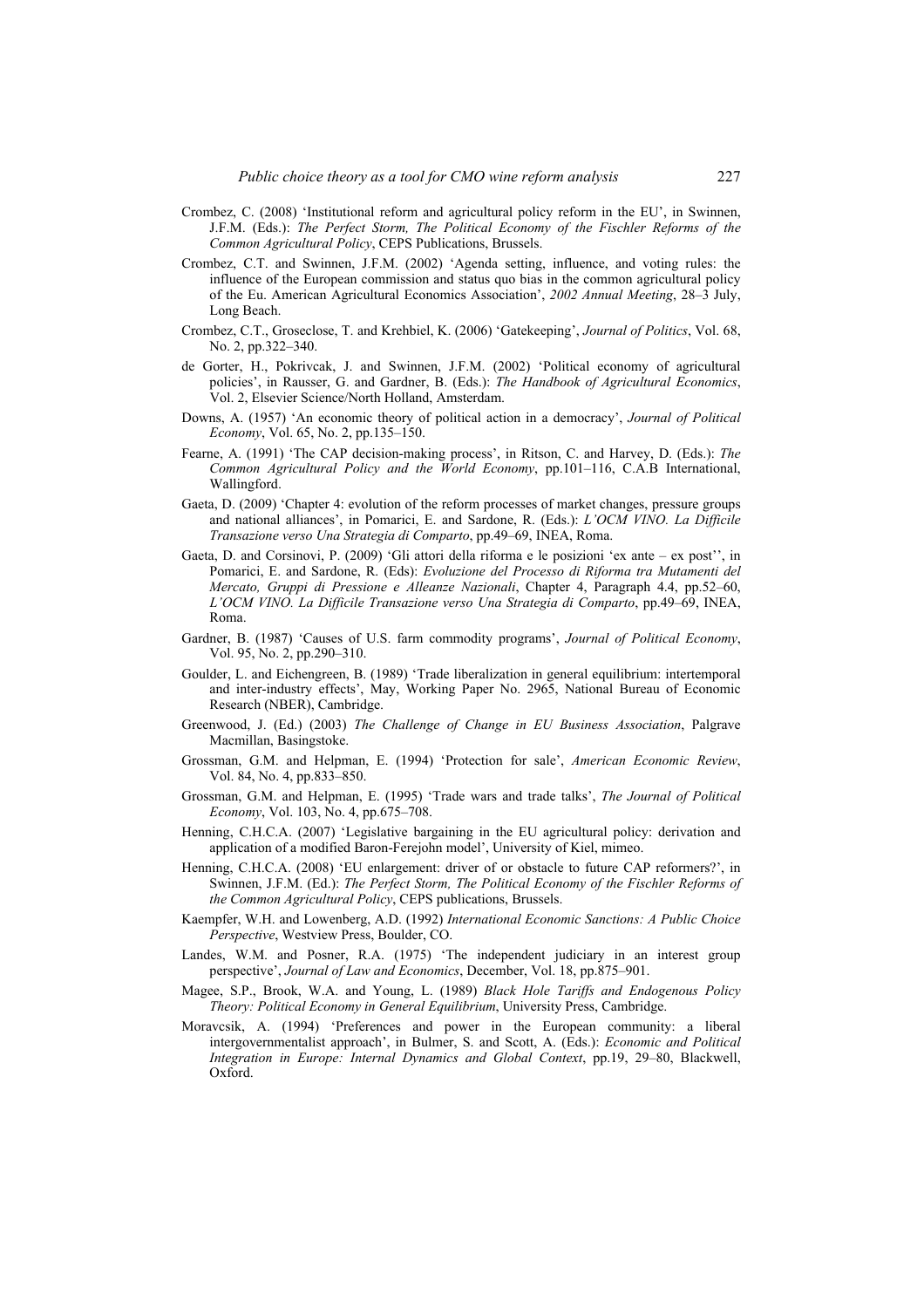- Olper, A. (1998) 'Political economy determinants of agricultural protection levels in EU member states: an empirical investigation', *European Review of Agricultural Economics*, Vol. 25, No. 4, pp.463–487.
- Olson, M. (1965) *The Logic of Collective Action: Public Goods and the Theory of Groups*, Harvard University Press, Cambridge, MA.
- Peltzman, S. (1976) 'Toward a more general theory of regulation', *Journal of Law and Economics*, Vol. 19, No. 2, pp.211–240, Conference on the Economics of Politics and Regulation, August.
- Pokrivcak, J., Crombez, C. and Swinnen, J.F.M. (2006) 'The status quo bias and reform of the common agricultural policy: impact of voting rules, the European Commission and external changes', *European Review of Agricultural Economics*, Vol. 33, No. 4, pp.562–590.
- Pokrivcak, J., Crombez, C. and Swinnen, J.F.M. (2008) 'Impact of external changes and the European Commission of CAP reforms: insights of theory', in Swinnen, J.F.M. (Ed.): *The Perfect Storm, The Political Economy of the Fischler Reforms of the Common Agricultural Policy*, CEPS publications, Brussels.
- Putman, R. (1988) 'Diplomacy and domestic politics: the logic of two level games', *International Organization*, Vol. 42, No. 3, pp.427–460.
- Rausser, G. and Freebairn, J. (1974) 'Estimation of policy preference functions: an application to U.S. beef import quotas', *Review of Economic & Statistics*, Vol. 56, pp.437–449.
- Rausser, G.C. and Roland, G. (2009) 'Special interests versus the public interest: the determination of policy instruments', Agricultural Distortions Working Paper 78, May.
- Rausser, G.C., Swinnen, J.F.M and Forthcoming, P.Z. (2010) *Political Power and Endogenous Policy Formation*, Cambridge University Press, New York.
- Stigler, G.J. (1971) 'The theory of economic regulation', *Bell Journal of Economics and Management Science*, Spring, Vol. 2, No. 1, pp.3–21.
- Swinnen, J.F.M. (2008) *The Perfect Storm: The Political Economy of the Fischler Reforms of the Common Agricultural Policy*, CEPS publications, Brussels.
- Swinnen, J.F.M. (2010a) 'The political economy of agricultural and food policies: recent contributions, new insights, and areas for further research', *Applied Economic Perspectives and Policy*, Vol. 32, No. 1, pp.33–58.
- Swinnen, J.F.M. (2010b) 'The political economy of agricultural distortions: the literature to date', Agricultural Distortions Working Paper 77, 2009, May.
- Swinnen, J.F.M. and Olper, A. (2008) *The Political Economy of Instrument Choice in Agricultural and Food Policies, Theory and Evidence from OECD Countries*, July, Aracne Editrice S.r.l.
- Tollison, R.D. (1988) 'Public choice and legislation', *Virginia Law Review*, March, Vol. 74, pp.339–371.
- Tollison, R.D. (1991) 'Regulation and interest groups', in High, J. (Ed.): *Regulation*, pp.59–76, University of Michigan Press, Ann Arbor.
- Tyres, R. and Anderson, K. (1992) *Disarray in World Food Markets*, Cambridge University Press, Cambridge, New York, Melbourne.

#### **Notes**

- Title V, Production Potential, Chapter II. Reg. 479/2008.
- 2 The currently applicable voting system of the Council is defined in the Treaty of Nice since its entry into force on 1 February 2003.
- 3 Proposal for a Council Regulation on the Common Organisation of the market in wine and amending certain regulations. Brussels, 4 July 2007.